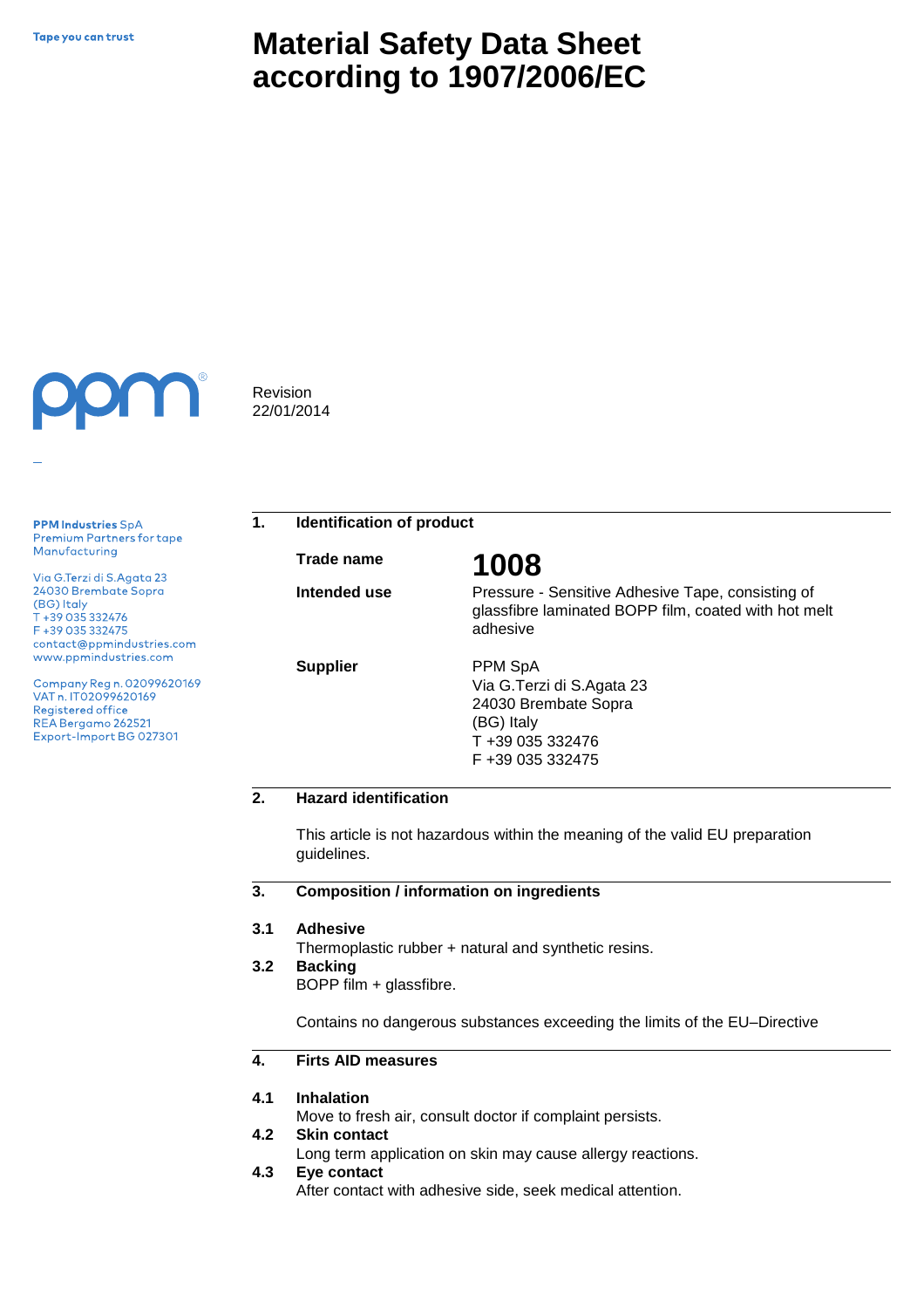### **4.4 Ingestion**

Rinse the mouth.Drink glasses of water. If adverse health effects develop seek medical attention.

#### **5. Fire fighting measures**

- **● Suitable extinguishing media** All common extinguishing agents are suitable.
- **● Special protection equipment for firefighters**  Wear self-contained breathing apparatus. Wear protective equipment.
- **● Hazardous combustion products** Carbon monoxide, carbon oxides.

### **6. Accidental release measures**

Pick up the rolls, pack them again and send to waste disposal the damaged material, according to the laws in force.

### **7. Handling and storage**

- **●** No particular precaution needed during manipulation of the product.
- **●** This article has to be stored, preferably, at a room temperature ranging between 15 and 25°C
- **8. Exposure controls / personal protection**
	- **● No special particular measures needed to face exposure to this article.**
	- **● General protection and hygiene measures**  Do not eat or smoke while working.

### **9. Physical and chemical properties**

Reference has to be made to the relevant technical sheet available on request.

#### **10. Stability and reactivity**

### **10.1 Conditions to avoid**

No decomposition if used according to specifications.

**10.2 Hazardous decomposition products**

In case of fire, smoke as well as carbon dioxide, carbon oxide may arise.

### **11. Toxicological information**

### **General toxicological information**

This article does not contain any toxical substances; to the best of our knowledge no harmful effects are to be expected if the product is handled and used properly.

**12. Ecological information**

### **General ecological information**

Do not empty into drains, soil or water.